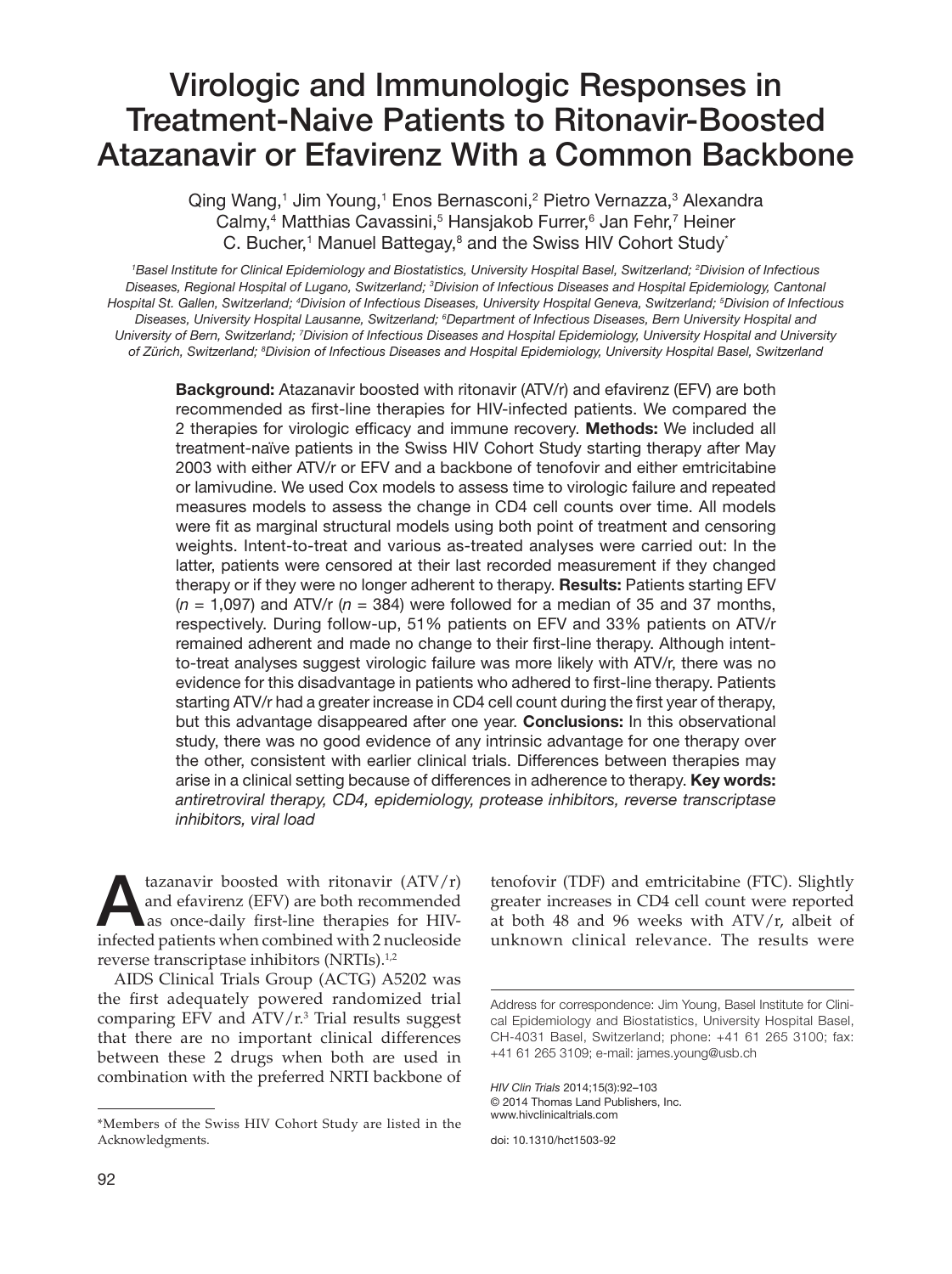broadly in line with earlier smaller studies; typically patients in these studies were followed for only 48 weeks.<sup>4-6</sup>

ACTG 5202 has 2 important limitations. First, the trial was open-label. Second, around one-third of the patients in each arm modified or discontinued treatment during this trial. These limitations complicate claims of equivalence between the 2 therapies. As more patients switch from their randomized therapy to the other therapy, any differences between therapies are reduced in an intent-to-treat analysis so that the 2 therapies are more likely to be seen as equivalent.<sup>7</sup>

We aim to mimic ACTG 5202 using data from the Swiss HIV Cohort Study (SHCS), comparing the 2 therapies for virologic efficacy and immunologic recovery in a clinical practice setting. Our study builds on an earlier intent-to-treat analysis of SHCS data where treatment-naïve patients starting different first therapies, including EFV and ATV/r both with TDF and FTC, were compared after one year of follow-up.4 We consider similar outcomes but extend the period of follow-up. We also report astreated analyses using inverse probability weights to adjust for the informative censoring that could arise when patients stop taking a first therapy.

# **METHODS**

# **Patients**

The SHCS is a prospective cohort study with continuing enrollment of HIV-infected adults.<sup>8</sup> Our population of interest includes all treatmentnaïve patients starting first-line therapy with either ATV/r or EFV and a backbone of TDF and either FTC or lamivudine (3TC) after May 2003, when questions on adherence became part of routine follow-up in the SHCS. Pregnant women were excluded from our population, because for most of this period EFV was not recommended for use in pregnancy. Our sample included all patients from this population with at least one HIV RNA viral load measurement within 6 months before starting therapy and at least one CD4 cell count measurement between 6 months before and 3 months after starting therapy. Hence the baseline CD4 cell count was measured up to 3 months after starting therapy for some patients; without this compromise, such patients would be excluded from our analyses.

Both intent-to-treat and as-treated analyses were carried out. In intent-to-treat analyses, we followed patients from the start of therapy until their last recorded laboratory measurement to date (administrative censoring). In 3 different as-treated analyses, we censored measurements (1) after a patient started or stopped any protease inhibitor (PI) or non-nucleoside reverse transcriptase inhibitor (NNRTI); (2) after a patient started or stopped any component of antiretroviral therapy; or (3) after either a patient's last report of adherence to firstline therapy or any change to the patient's therapy, whichever came first.

Adherence to treatment was evaluated through patient self-report. A patient was considered nonadherent if he or she missed more than one dose in the last month. If adherence was not recorded, nonadherence was assumed as missing adherence data have been shown to be informative with an effect similar to that of nonadherence.<sup>9</sup>

# **Outcomes**

We defined virologic failure as in ACTG 5202: a viral load ≥1,000 copies/mL at or after 16 weeks from the start of therapy or ≥200 copies/mL at or after 24 weeks. In the trial, these measurements had to be confirmed; in our study, we required failure due to a viral load ≥200 copies/mL to be the first of 2 consecutive measurements  $\geq 200$  copies/ mL regardless of the time between these 2 measurements. We did not require confirmation of failure if it was due to a viral load  $\geq 1,000$  copies/mL, because such a high viral load was unlikely to be an artifactual measurement.<sup>10</sup> We also estimated the difference between the 2 therapies in the proportion of patients with a viral load below 50 copies/mL at both 48 and 96 weeks, as in ACTG 5202.

Immunologic recovery was assessed by estimating the difference over time between the 2 therapies in mean CD4 cell count. We modelled this difference between therapies as a linear increase per year but with a change in slope at one year, because an earlier comparison between EFV and lopinavir suggested that differences between therapies may vary over time.<sup>11</sup> The model we fit implies that the mean CD4 cell count for a patient on ATV/r at a given point in time increases linearly with cumulative treatment at a certain slope until one year of cumulative treatment and at another slope after one year of cumulative treatment, relative to the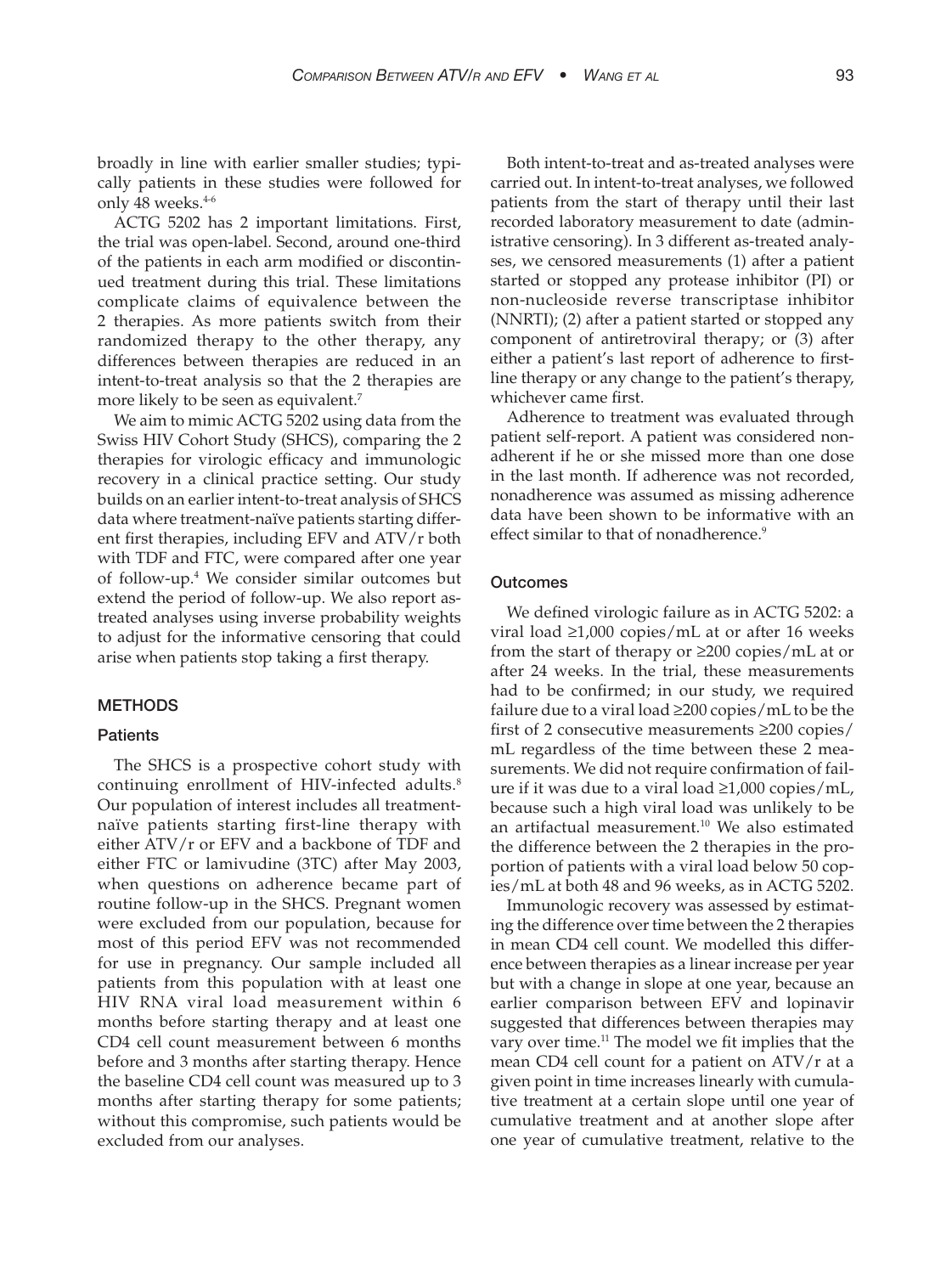mean CD4 cell count for a patient on EFV at the same point in time.<sup>12,13</sup>

Viral load and CD4 cell count were measured at routine follow-up visits scheduled every 6 months, but measurements were also made between cohort visits and both routine and nonroutine measurements were used in our analyses.

#### **Statistical Analyses**

We used a discrete time version of the Cox proportional hazards model to assess time to virologic failure, a logistic regression model to estimate the difference between the 2 therapies in the proportion of patients with a viral load below 50 copies/ mL at both 48 and 96 weeks, and a repeated measures model for the difference between therapies in CD4 cell count over time. Note that this discrete time version of the Cox model included an offset to adjust for variation in the time between consecutive measurements.<sup>14</sup> All models were fit as marginal structural models using inverse probability weights for confounder control<sup>12,13,15</sup>: Point of treatment weights were used to adjust for differences in the characteristics of patients starting each therapy, and censoring weights were used to adjust for differences in the characteristics of patients remaining on each therapy over time. Time- dependent intercepts were fit using cubic splines: For the Cox model, this provided the nonparametric baseline hazard function<sup>15</sup>; for the repeated measures model, this provided a flexible model of the mean CD4 cell count over time under the reference therapy.12 In the logistic regression model, censoring weights were used to adjust for differences in the characteristics of patients with and without a measurement within a window of plus or minus 3 months from the index date (48 or 96 weeks).

The inverse probability weights were estimated using logistic regression with covariates that potentially influence outcome as well as determine the choice of first-line therapy, the decision to change therapy, or adherence to therapy. The covariates were (1) female gender, Caucasian ethnicity, intravenous drug use (IDU) as the likely mode of HIV transmission; (2) age, time since diagnosis, cohort center (categorized as private clinics, small hospitals, large hospitals in the French-speaking part of Switzerland, large hospitals in the Germanspeaking part), and the number of years since 2003 all at baseline; and (3) advanced HIV infection (CDC group C), IDU or methadone substitution,

depression or psychiatric illness, diabetes, hypertension, chronic hepatitis B or hepatitis C infection, estimated glomerular filtration rate (eGFR, based on the Chronic Kidney Disease Epidemiology Collaboration formula<sup>16</sup>), viral load, and CD4 cell count both at baseline and time updated. Timeinvariant covariates and covariates measured at baseline were used to construct point of treatment weights; an indicator for therapy and all covariates, except the number of years since 2003 and cohort center, were used to construct censoring weights (even for intent-to-treat analyses). Although firstline therapy seems to vary between cohort centers,<sup>4</sup> we assumed that common reasons for changing therapy – such as adverse events, the failure of therapy, or patient preferences – would be independent of time and place.

We report 3 sets of results for each analysis. The first set of results uses unstabilized weights; extreme weights were excluded by truncating these at the value of the 1st or 99th percentile if below or above this value, respectively.17 Regression models were then fit without baseline covariates, so that the effects of therapy estimated by Cox or logistic models were equivalent to the effects typically estimated in a randomized controlled trial<sup>18</sup> and, in addition, were not subject to a small sample bias that can arise when many parameters are estimated from relatively few events.19 The second set of results uses unstabilized weights without truncation. The third set of results uses stabilized weights with truncation; however weights were found from a reduced set of variables thought to strongly influence censoring: female gender, IDU, depression, diabetes, hepatitis B, eGFR, viral load, and CD4 cell count. Of the 3 sets of results, the second set is likely to be the least biased but the most variable, whereas the third set is likely to be the most biased but the least variable.<sup>15,17-19</sup>

We also carried out 3 additional sensitivity analyses. First, we excluded censoring weights from intent-to-treat analyses where patients were administratively censored – a process that was probably independent of the therapy received. Second, we analyzed a square root transformation of CD4 cell count, because the transformed CD4 cell count should more closely approximate a normal distribution as required by our model.<sup>20</sup> Finally, we considered whether CD4 cell count when starting therapy was an effect modifier by adding an interaction term between therapy and an indicator of whether patients had a CD4 cell count above or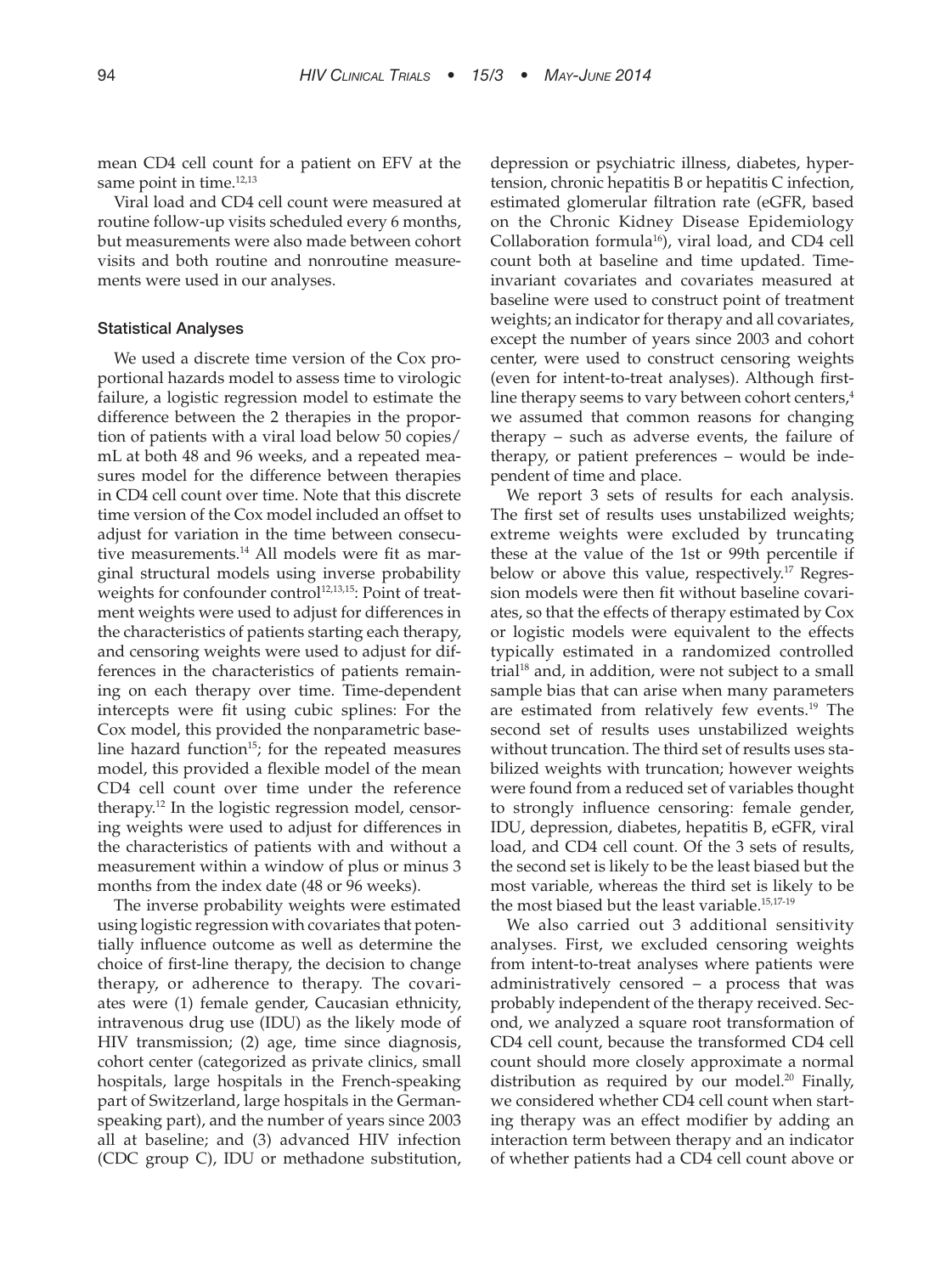below 200 cells/mm3 when starting therapy. This seems an important threshold below which lasting damage to the immune system may occur such that immunologic recovery is impeded.21-24

For each analysis, we report estimates and their  $95\%$  confidence intervals (CI) with EFV as the reference therapy. We use SAS version 9.2 (SAS Institute Inc., Cary, NC) for analyses and R version 2.15.2 (R Foundation for Statistical Computing, www.r-project.org) for graphics.

# **RESULTS**

### **Patient Characteristics**

As of January 2013, 1,681 patients in the SHCS started first-line therapy with either  $E$ FV or  $ATV/r$ and a backbone of TDF and either FTC or 3TC. We excluded 10 women who were pregnant when starting therapy and 26 women who became pregnant during follow-up. Of the remaining 1,645 patients, 1,481 (90%) had at least one viral load measurement within 6 months before starting therapy and at least one measurement of CD4 cell counts between 6 months before and 3 months after starting therapy. Compared with patients starting EFV ( $n = 1,097$ ), those starting ATV/r ( $n =$ 384) were more likely to have been infected with HIV through IDU, suffered from depression or psychiatric illness, or were co-infected with chronic hepatitis B or hepatitis C (**Table 1**).

These 1,481 patients were followed for a total of 4,881 person-years, with a median follow-up of 35 and 37 months for patients starting EFV and ATV/r, respectively. During this time, 17,361 viral load measurements were made, with a median time between measurements of 3.0 months (interquartile range [IQR], 2.5 to 4.0) and 2.9 months (IQR, 2.3 to 3.8) for patients starting EFV and ATV/r, respectively.

During the study, 637 (58%) patients on EFV and 172 (45%) patients on ATV/r stayed on the main component of their therapy until the end of followup; median times on this main component were 21 and 20 months for patients starting EFV and ATV/r, respectively. At the end of follow-up, 612 (56%) patients on EFV and 150 (39%) patients on  $ATV/r$  were still on their first-line therapy; median times on first-line therapy were 20 and 17 months for patients starting EFV and ATV/r, respectively. Furthermore, 558 (51%) patients on EFV and 127 (33%) patients on ATV/r remained adherent to their first-line therapy until the end of follow-up;

**Table 1.** Patient characteristics when starting first-line therapy with either efavirenz (EFV) or ritonavir-boosted atazanavir (ATV/r) and a backbone of tenofovir and either emtricitabine (FTC) or lamivudine

| Characteristic                                                                | EFV<br>$(n = 1,097)$ | ATV/r<br>$(n = 384)$ |
|-------------------------------------------------------------------------------|----------------------|----------------------|
| FTC as second nucleoside<br>reverse transcriptase                             | 85                   | 90                   |
| inhibitor, %<br>Median HIV RNA, log <sub>10</sub><br>copies/mL                | 4.7                  | 4.8                  |
| HIV RNA <100,000 copies/<br>mL, %                                             | 67                   | 63                   |
| Median CD4 cell count,<br>cells/mm <sup>3</sup>                               | 268                  | 248                  |
| CD4 cell count ≥200 cells/<br>$mm3$ , %                                       | 70                   | 65                   |
| Median age, years                                                             | 40                   | 41                   |
| Female gender, %                                                              | 18                   | 22                   |
| Caucasian ethnicity, %                                                        | 76                   | 82                   |
| Intravenous drug use                                                          | 6                    | 17                   |
| as the likely mode of<br>transmission. %                                      |                      |                      |
| Median time since HIV<br>diagnosis, years                                     | 1.4                  | 1.8                  |
| Advanced HIV infection, %                                                     | 12                   | 12                   |
| Chronic hepatitis B or                                                        | 13                   | 25                   |
| hepatitis C infection, %                                                      |                      |                      |
| Diabetes, %                                                                   | 4                    | 2                    |
| Hypertension, %                                                               | 22                   | 21                   |
| Depression or psychiatric<br>problem, %                                       | 13                   | 19                   |
| Median estimated<br>glomerular filtration rate,<br>mL/min/1.73 m <sup>2</sup> | 104                  | 104                  |
| Year therapy started, %                                                       |                      |                      |
| 2003-2007                                                                     | 34                   | 33                   |
| 2008-2013                                                                     | 66                   | 67                   |
| Center, %                                                                     |                      |                      |
| Large hospitals, German-<br>speaking part of<br>Switzerland                   | 42                   | 57                   |
| Large hospitals, French-<br>speaking part of<br>Switzerland                   | 22                   | 12                   |
| Small hospitals                                                               | 4                    | 4                    |
| Private clinics                                                               | 32                   | 27                   |

median times on first-line therapy while reporting adherence to that therapy were 19 and 16 months for patients starting EFV and ATV/r, respectively.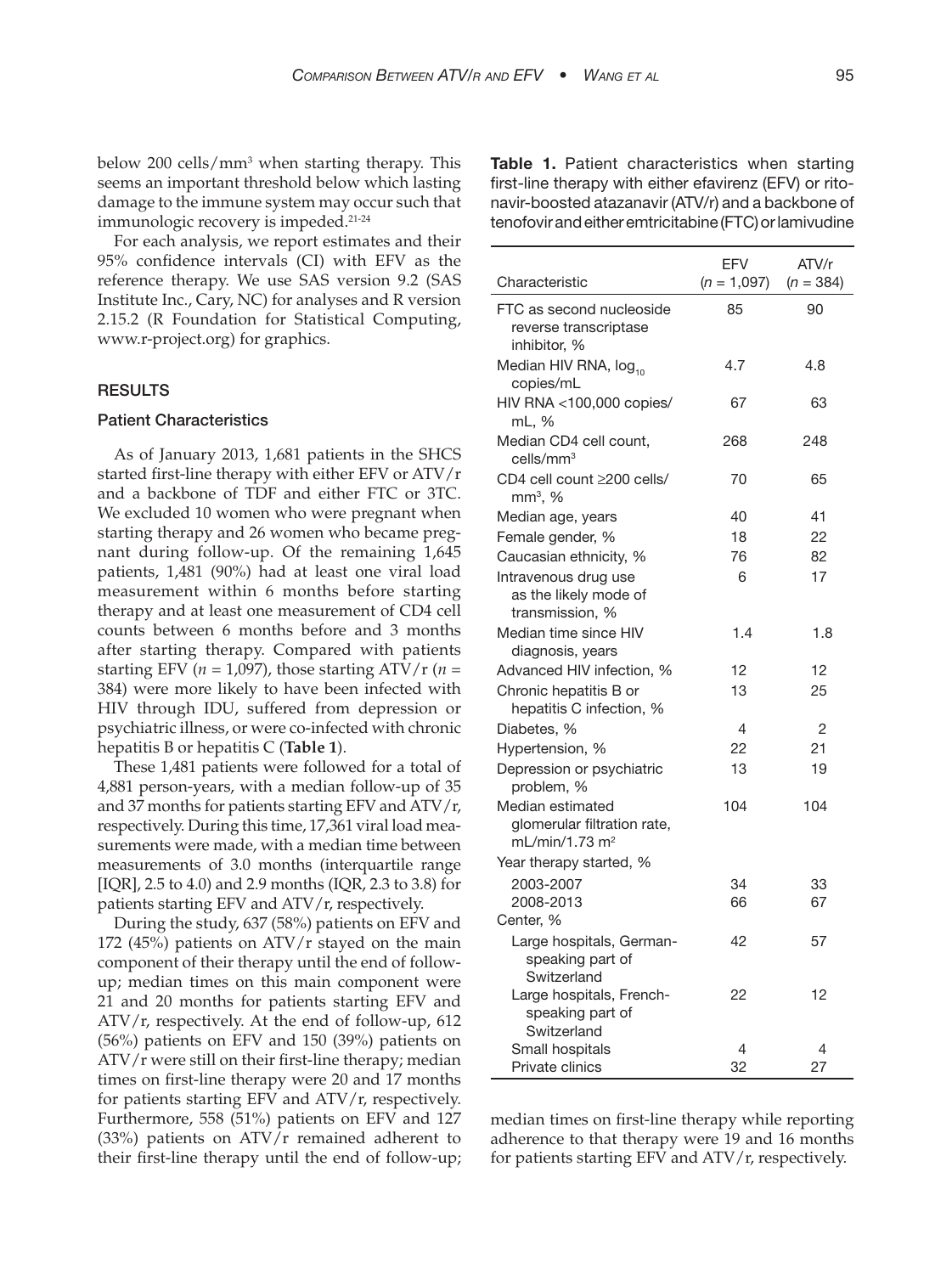Among the 485 (44%) patients on EFV and 234 (61%) patients on ATV/r who changed their first-line therapy, changes often took place quickly with a median time to a first change of 10 and 12 months, respectively. Treatment was interrupted in 155 (14%) patients on EFV and 79 (21%) patients on ATV/r. Among those who switched to other regimens, patients starting EFV typically switched to a PI (143; 13%), to another NNRTI (75; 7%) or to an integrase inhibitor (23; 2%), whereas patients starting ATV/r typically switched to another PI (42; 11%), to an NNRTI (45; 12%), or replaced tenofovir with abacavir  $(22; 6\%)$ .

#### **Virologic Failure**

In an intent-to-treat analysis, 109 (10%) of 1,097 patients starting EFV experienced virologic failure with a median time to failure of 17 months; 56 (15%) of 384 patients starting ATV/r experienced virologic failure with a median time to failure of 17 months. There was a tendency for patients starting ATV/r to have a higher risk of virologic failure (hazards ratio [HR], 1.34; 95% CI, 0.93 to 1.93) (**Table 2**, **Figure 1**). However, this possible difference between the 2 therapies was not apparent in as-treated analyses (HR, 0.96; 95% CI, 0.47 to 1.94) when patients were censored after last reporting adherence to first-line therapy.

Around 48 weeks, viral load measurements were available in 949 (87%) and 322 (84%) patients starting EFV and ATV/r, respectively; values for 96 weeks were 763 (70%) and 282 (73%), respectively. Data were missing largely due to early administrative censoring (75% and 89% of patients with missing measurements at 48 and 96 weeks, respectively). Among patients with available viral load measurements, 865 (91%) and 283 (88%) patients starting EFV and ATV/r, respectively, had a viral load below 50 copies/mL at 48 weeks; values at 96 weeks were 702 (92%) and 251 (89%), respectively. In intent-totreat analyses, the proportion of patients with a viral load below 50 copies/mL at 48 weeks was lower for patients starting ATV/r (odds ratio [OR], 0.67; 95% CI, 0.46 to 0.99) and perhaps lower at 96 weeks as well (OR, 0.71; 95% CI, 0.46 to 1.10) (**Table 3**). In as-treated analyses, differences between therapies at weeks 48 and 96 were similar, but estimates became less precise (with wider confidence intervals) as more patients were censored in these analyses.

#### **Immunologic Response**

In intent-to-treat analyses, patients starting ATV/r had an estimated difference in CD4 cell count of 44 (95% CI, 3 to 85) cells/mm3 during the first year of therapy, which was followed by a difference of -18 (95% CI  $, -31$  to -4) cells/mm<sup>3</sup> for each additional year of therapy (**Table 4**).

**Table 2.** Estimates of the relative effect of therapy on time to virologic failure when patients start firstline therapy with either efavirenz or ritonavir-boosted atazanavir and a backbone of tenofovir and either emtricitabine or lamivudine

|                                                                  | HR (95% CI)                          |                              |                                    |  |
|------------------------------------------------------------------|--------------------------------------|------------------------------|------------------------------------|--|
| Censoring type                                                   | Truncated<br>unstabilized<br>weights | Full unstabilized<br>weights | Truncated<br>stabilized<br>weights |  |
| Administrative censoring (intent-to-treat) a                     | 1.34 (0.93, 1.93)                    | 1.44 (0.96, 2.16)            | 1.36 (0.97, 1.90)                  |  |
| Censored after change to main component                          | 1.37 (0.75, 2.48)                    | 1.33 (0.73, 2.42)            | 1.48 (0.80, 2.69)                  |  |
| Censored after change to any component                           | 1.42 (0.78, 2.59)                    | 1.36 (0.74, 2.49)            | 1.57 (0.85, 2.92)                  |  |
| Censored after last report of adherence to first-line<br>therapy | 0.96(0.47, 1.94)                     | 0.92(0.45, 1.87)             | 0.97(0.47, 2.03)                   |  |

*Note:* Each estimate is a hazard ratio (HR) and its 95% confidence interval (CI) with efavirenz as the reference therapy.

a Intent-to-treat estimates: without censoring weights, 1.26 (0.89-1.77); no weights but adjusted for baseline covariates, 1.41 (1.01-1.97); no weights and no baseline covariates, 1.52 (1.10-2.10).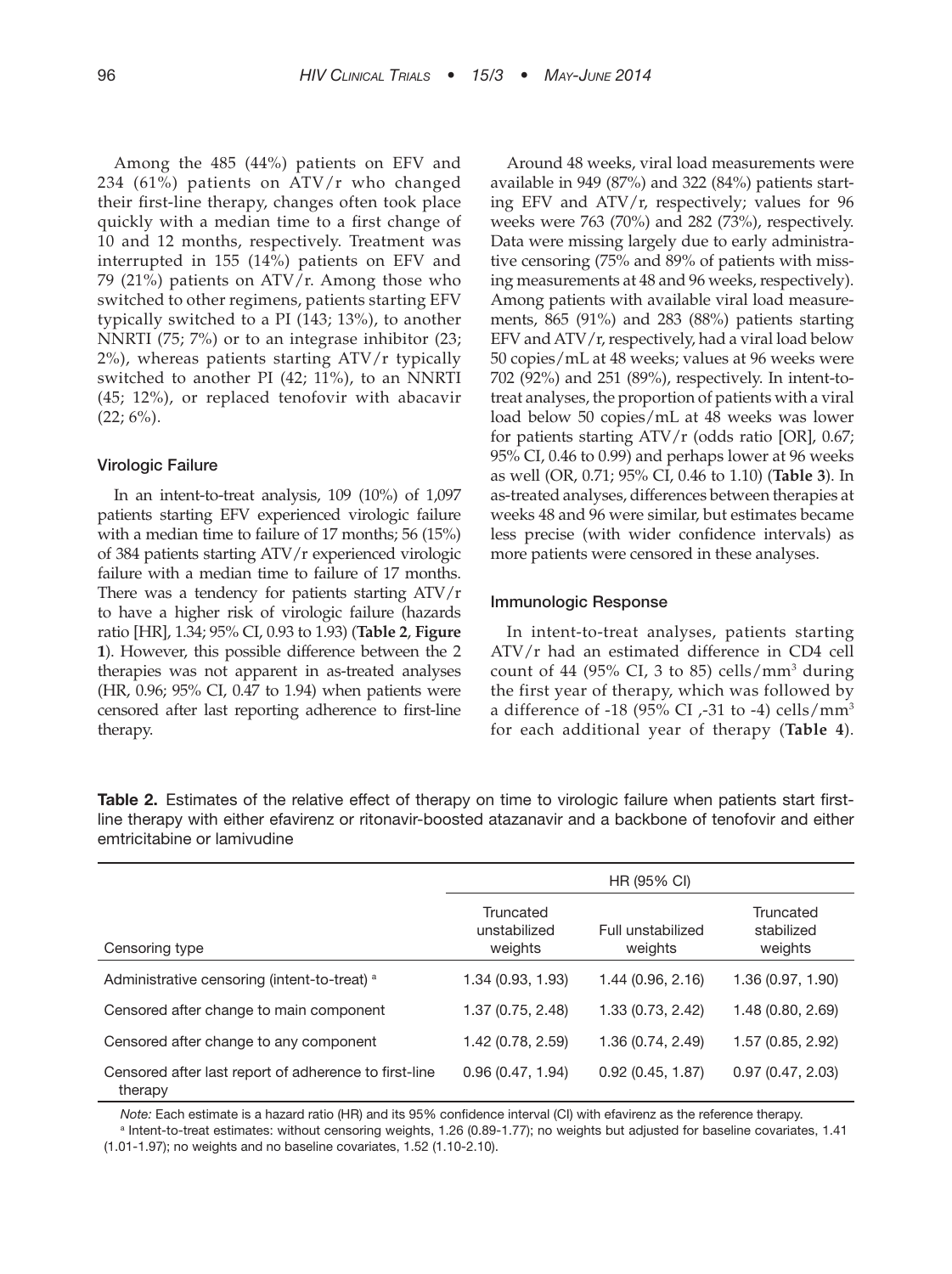

**Figure 1.** Intent-to-treat Kaplan Meier curves of virologic failure for patients starting first-line therapy with either efavirenz (EFV) or ritonavir-boosted atazanavir (ATV/r) and a backbone of tenofovir and either emtricitabine or lamivudine.

These estimates of the relative effect of therapy suggested that patients starting ATV/r had greater early increase in CD4 cell count, but this advantage then disappeared. **Figure 2** suggests that any differences between EFV and ATV/r in CD4 cell count over time are not clinically important.

As-treated analyses and analyses with different weights showed the same pattern, which was a greater increase in CD4 cell count with ATV/r in the first year of therapy that was then attenuated beyond one year.

#### **Sensitivity Analyses**

In sensitivity analyses, if censoring weights were excluded from intent-to-treat analyses, differences between therapies were slightly reduced for both virologic efficacy and immunologic recovery (see footnotes to **Tables 2**, **3** and **4**). We did not have sufficient power to draw conclusions from our interaction model about whether differences in CD4 cell count between therapies depend on the CD4 cell count when starting therapy. Modelling square root transformed CD4 cell

count gave results that again suggested greater early increases in CD4 cell count with ATV/r. With square root transformed CD4 cell counts, the difference between therapies must be calculated from model parameters but that calculation implied an additional increase after one year on ATV/r of 31, 53, or 7 cells/mm<sup>3</sup> above an expected CD4 cell count of  $459$ ,  $447$ , or  $461$  cells/mm<sup>3</sup> for patients on EFV (using truncated unstabilized, full unstabilized, or truncated stabilized weights, respectively).

#### **DISCUSSION**

We compared EFV and ATV/r with a common backbone of TDF and either FTC or 3TC, 2 of the most frequently used first-line therapies in the SHCS. While intent-to-treat analyses suggested that virologic failure was more likely with ATV/r, there was no evidence for this disadvantage in patients who adhered to therapy. Our data were consistent with greater early increases in CD4 cell count for patients on ATV/r, but there was no good evidence of any long-term advantage for one therapy or the other.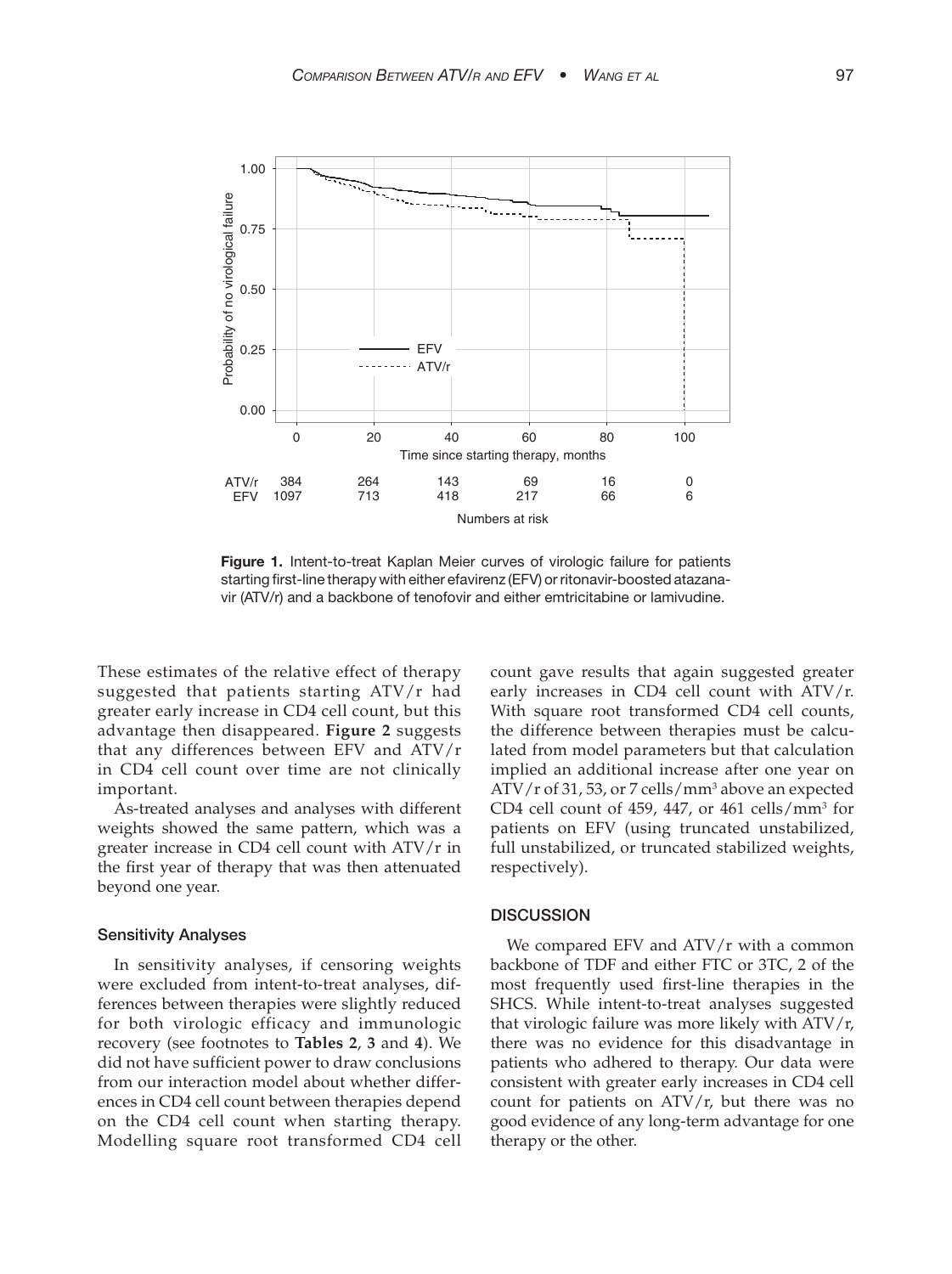**Table 3.** Estimate of the relative effect of therapy on proportion of patients with a viral load below 50 copies/ mL at 48 and 96 weeks when patients start first-line therapy with either efavirenz (EFV) or ritonavir-boosted atazanavir (ATV/r) and a backbone of tenofovir and either emtricitabine or lamivudine.

|                                                                                                          | OR (95% CI)                          |                                         |                                 |  |
|----------------------------------------------------------------------------------------------------------|--------------------------------------|-----------------------------------------|---------------------------------|--|
| Censoring type, patients remaining in the analysis                                                       | Truncated<br>unstabilized<br>weights | Full unstabilized<br>weights            | Truncated<br>stabilized weights |  |
| 48 weeks                                                                                                 |                                      |                                         |                                 |  |
| Administrative censoring (intent-to-treat) <sup>a</sup> ,<br>EFV (n = 949), ATV/r (n = 322)              | 0.67(0.46, 0.99)                     | $0.67$ (0.46, 0.97) $0.71$ (0.48, 1.05) |                                 |  |
| Censored after change to main component,<br>EFV (n = 755), ATV/r (n = 255)                               | 0.61(0.39, 0.95)                     | 0.96(0.63, 1.45)                        | 0.59(0.37, 0.94)                |  |
| Censored after change to any component,<br>EFV ( $n = 738$ ), ATV/r ( $n = 242$ )                        | 0.51(0.33, 0.80)                     | $0.80$ (0.53, 1.22) $0.52$ (0.33, 0.83) |                                 |  |
| Censored after last report of adherence to first-line<br>therapy, EFV ( $n = 712$ ), ATV/r ( $n = 227$ ) | 0.74(0.45, 1.22)                     | $1.17(0.74, 1.87)$ 0.72 (0.43, 1.20)    |                                 |  |
| 96 weeks                                                                                                 |                                      |                                         |                                 |  |
| Administrative censoring (intent-to-treat) b,<br>EFV ( $n = 763$ ), ATV/r ( $n = 282$ )                  | 0.71(0.46, 1.10)                     | $0.79(0.51, 1.21)$ $0.71(0.45, 1.12)$   |                                 |  |
| Censored after change to main component,<br>EFV ( $n = 557$ ), ATV/r ( $n = 179$ )                       | 0.82(0.35, 1.90)                     | $0.99(0.43 - 2.27)$                     | $0.78(0.33 - 1.87)$             |  |
| Censored after change to any component,<br>EFV ( $n = 535$ ), ATV/r ( $n = 168$ )                        | 0.71(0.30, 1.69)                     | 0.97(0.42, 2.25)                        | 0.70(0.29, 1.71)                |  |
| Censored after last report of adherence to first-line<br>therapy, EFV ( $n = 497$ ), ATV/r ( $n = 150$ ) | 0.66(0.28, 1.56)                     | 0.85(0.36, 1.99)                        | 0.59(0.24, 1.46)                |  |

*Note:* Each estimate is an odds ratio (OR) and its 95% confidence interval (CI) with efavirenz as the reference therapy.

a Intent-to-treat estimates: without censoring weights, 0.76 (0.50-1.14); no weights but adjusted for baseline covariates, 0.75 (0.49-1.14); no weights and no baseline covariates, 0.70 (0.47-1.05).

b Intent-to-treat estimates: without censoring weights, 0.74 (0.47-1.17); no weights but adjusted for baseline covariates, 0.72 (0.45-1.16); no weights and no baseline covariates, 0.70 (0.45-1.11).

In ACTG 5202, the rate of virologic failure for both EFV and ATV/r was 52 per 1,000 personyears during a median follow-up of 2.6 years. In our study, the rate of virologic failure was lower: 33 and 49 per 1,000 patient-years during a median follow-up of 3.0 and 3.2 years for patients starting EFV and ATV/r, respectively. Hence, in ACTG 5202, the risk of virologic failure did not differ between therapies (HR, 1.01; 95% CI, 0.70 to 1.46); in our study, intent-to-treat analyses suggest a difference between therapies (HR, 1.34; 95% CI, 0.93 to 1.93), although no difference was apparent in patients who adhered to therapy (HR, 0.96; 95% CI, 0.47 to 1.94). In ACTG 5202, 90% and 84% of those starting EFV and ATV/r, respectively, had a suppressed viral load at 48 weeks; values at 96 weeks were 91% and 90%, respectively. In our study, 91% and 88% of those starting EFV and ATV/r, respectively, had a suppressed viral load at 48 weeks; values at 96 weeks were 92% and 89%, respectively. Hence in both our study and ACTG 5202, early virologic suppression was more likely with EFV than with ATV/r.

In the SHCS,  $ATV/r$  is often given to patients at risk of nonadherence (patients using injection drugs or with psychiatric illness), because of its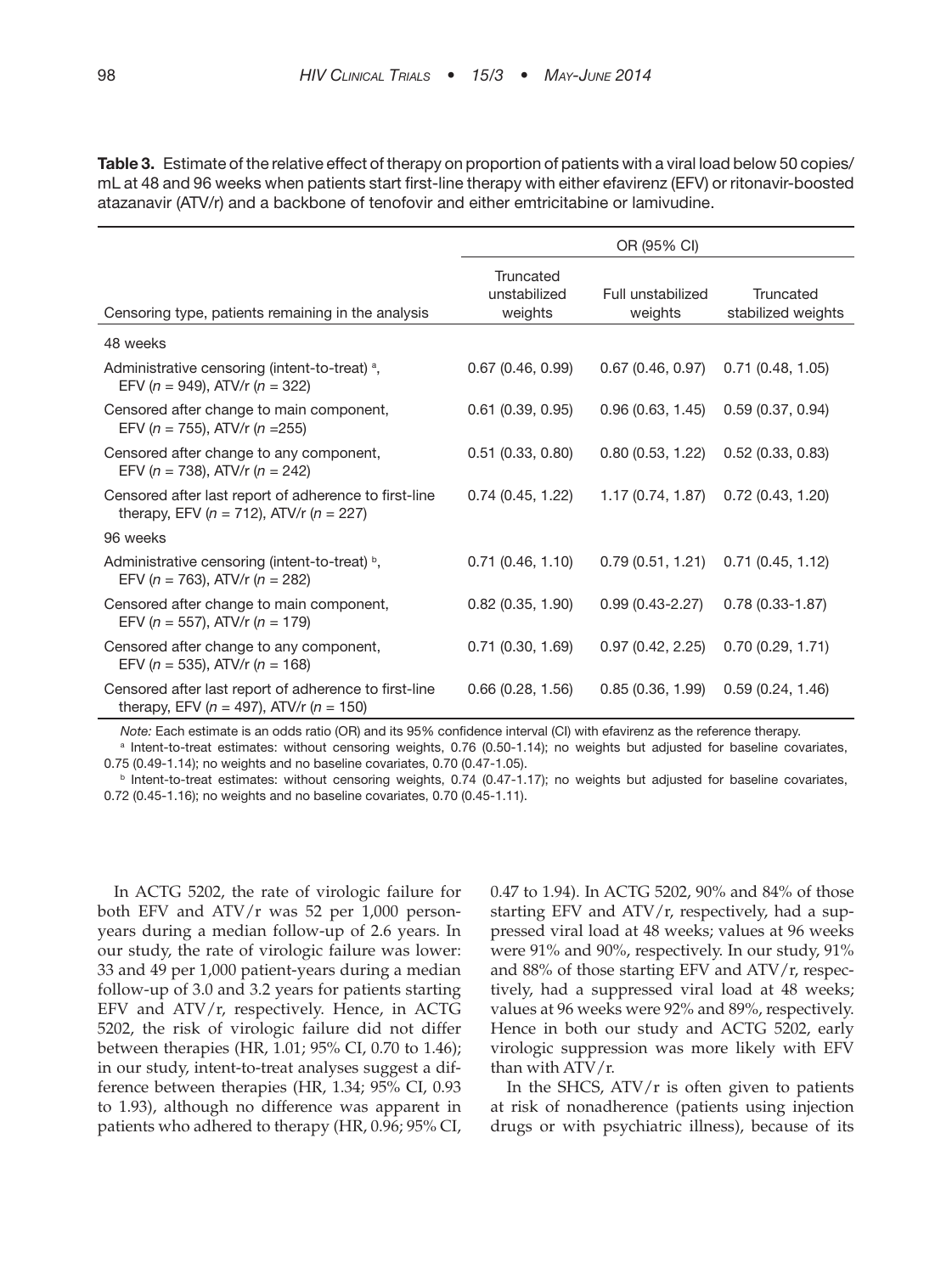**Table 4.** Estimates of the relative effect of therapy over time on CD4 cell count when patients start firstline therapy with either efavirenz or ritonavir-boosted atazanavir and a backbone of tenofovir and either emtricitabine or lamivudine

|                                                                  | Difference in CD4 cell count, cells/mm <sup>3</sup> per year (95% CI) |                            |                           |                            |                                 |                           |
|------------------------------------------------------------------|-----------------------------------------------------------------------|----------------------------|---------------------------|----------------------------|---------------------------------|---------------------------|
|                                                                  | Truncated unstabilized<br>weights                                     |                            | Full unstabilized weights |                            | Truncated stabilized<br>weights |                           |
| Censoring type                                                   | $\leq$ 1 year                                                         | >1 year                    | $\leq$ 1 year             | >1 year                    | $\leq$ 1 year                   | >1 year                   |
| Administrative censoring (intent-<br>to-treat) <sup>a</sup>      | 44 (3, 85)                                                            | $-18(-31, -4)$             |                           | 72 (25, 119) -27 (-47, -7) | $14(-8, 36)$                    | $-5(-18, 7)$              |
| Censored after change to main<br>component                       |                                                                       | $60(12, 109) -26(-46, -6)$ |                           | 73 (18, 128) -18 (-57, 21) | 26 (4, 48)                      | $-14(-27, -1)$            |
| Censored after change to any<br>component                        | 73 (25, 122) -26 (-48, 5)                                             |                            | 82 (25, 139)              | $-5(-60, 50)$              |                                 | $37(13, 58) -15(-27, -3)$ |
| Censored after last report of<br>adherence to first-line therapy | $64(15, 113) -21(-44, 3)$                                             |                            | 67 (10, 123)              | $5(-51, 61)$               |                                 | $37(13, 61) -17(-29, -4)$ |

*Note:* Each estimate is the difference between therapies in CD4 cell count per year and its 95% confidence interval (CI) with efavirenz as the reference therapy.

a Intent-to-treat estimates: without censoring weights, ≤1 year 26 (-10, 62), >1 year -12 (-25, 1); no weights but adjusted for baseline covariates, ≤1 year 12 (-10, 33), >1 year -4 (-16, 7); no weights and no baseline covariates, ≤1 year 9 (-24, 42), >1 year -7 (-20, 6).



Figure 2. CD4 cell count over time for patients starting first-line therapy with either efavirenz (EFV) or ritonavir-boosted atazanavir (ATV/r) and a backbone of tenofovir and either emtricitabine or lamivudine. The average response curves shown are calculated by the default LOESS function in R version 2.15.2. Response curves are shown (A) for the whole study period, and (B) for the first 2 years.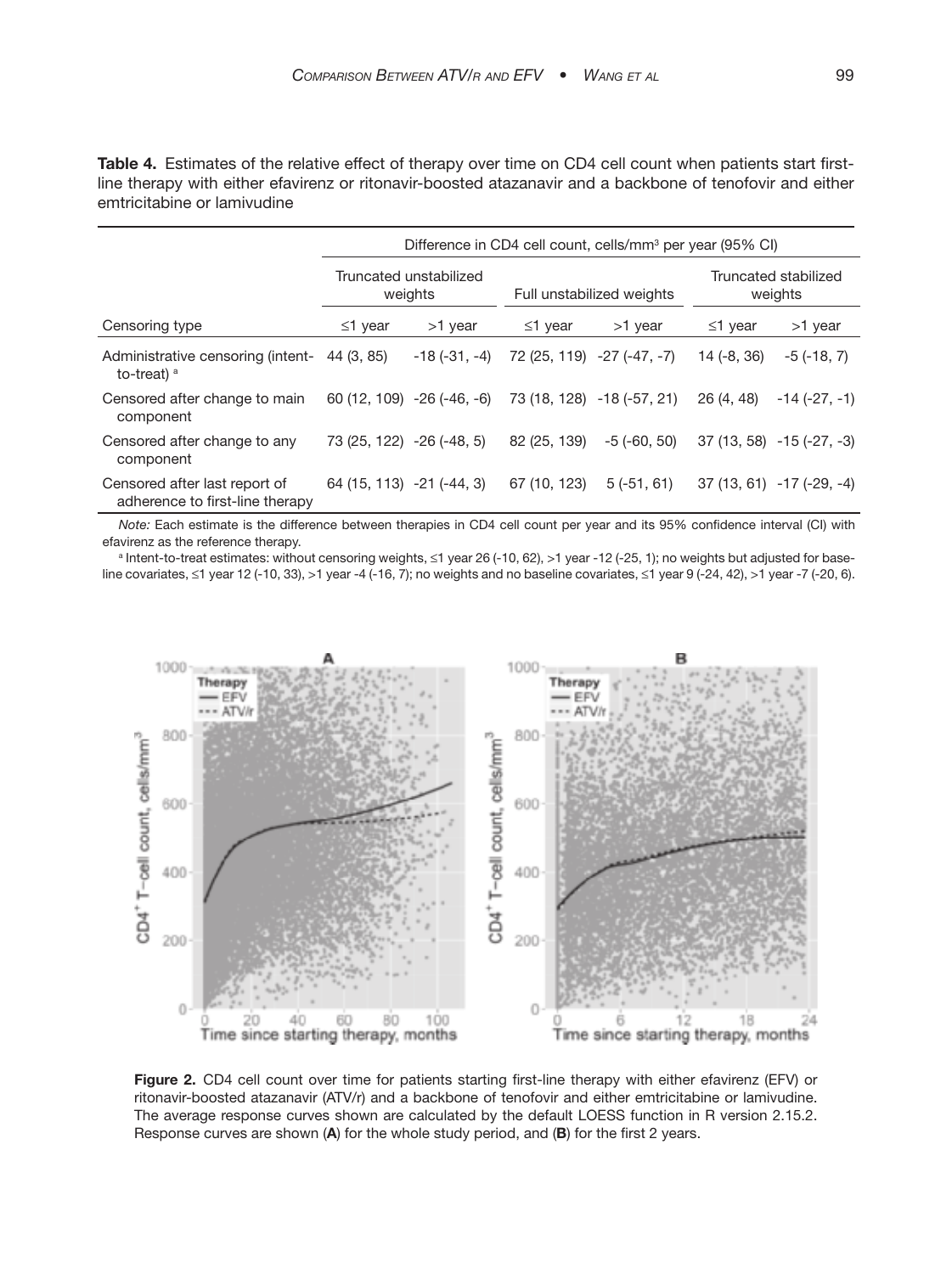relatively high barrier to resistance.<sup>4</sup> Injection drug users receiving treatment for opioid addiction may also be given ATV/r, because of an interaction between EFV and methadone.<sup>2</sup> As expected, patients on ATV/r in our study reported lower adherence than those on EFV. In our study, 92% and 88% of patients on EFV and ATV/r, respectively, reported perfect adherence at 48 weeks (ie, no missed doses in the last month); values at 96 weeks were 90% and 88%, respectively. In ACTG 5202, there was no difference in reported adherence between therapies: At 48 weeks, 92% and 93% of patients on EFV and ATV/r, respectively, reported no missed doses in the last week; values at 96 weeks were 92% and 91%, respectively. This is to be expected unless one therapy is much harder to take than the other; randomization ensures similar patients receive each therapy.

Taken together, our efficacy and adherence data suggest that virologic failure was more likely for patients on ATV/r in our study, because these patients were less adherent to therapy. Poor adherence on ATV/r is more likely to lead to virologic failure than poor adherence on EFV, because EFV has the longer elimination half-life.25 Patients reporting poor adherence in the SHCS are at greater risk of virologic failure.9 It is still appropriate to give such patients ATV/r, even though virologic suppression can probably be maintained with a lower degree of adherence on EFV; resistance mutations are less likely to emerge in patients who fail on ATV/r, so future treatment options are preserved.3

Studies comparing the efficacy of EFV and ATV/r have shown conflicting results. Clinical trials other than ACTG 5202, with either the same $<sup>6</sup>$ </sup> or different backbones,<sup>26-28</sup> have in general shown no difference in virologic and immunologic outcomes between the 2 therapies, although these trials have lacked the power of ACTG 5202. On the other hand, some short-term observational studies showed lower rates of virologic suppression at 48 weeks with  $ATV/r<sup>4,5</sup>$  In another observational study, patients on ATV/r had better adherence than those on EFV, and virologic suppression at 6 months was more likely with ATV/r than with EFV.29 None of these studies estimates the relative effect of therapy in adherent patients by censoring the nonadherent and then re-weighting data, as we do here. Our results reconcile these differences between studies; our results are consistent with differences in efficacy arising because of different

degrees of adherence in patients on these therapies rather than differences between therapies in intrinsic potency.

With respect to immunologic recovery, patients on ATV/r in our study had a greater increase in CD4 cell count during the first year of therapy, but this advantage was not sustained. In ACTG 5202, patients on ATV/r also had a greater early increase in CD4 cell count, with a difference of 12 cells/ mm3 at 48 weeks. This difference is similar to the 14 cells/mm<sup>3</sup> difference estimated in the first year of our study using stabilized weights; of the 3 estimates in **Table 4**, this estimate is the most precise. Our sensitivity analyses of square root transformed CD4 cell counts suggest that estimated differences between therapies are exaggerated in analyses of untransformed CD4 cell counts.

There are other factors to consider when choosing between these 2 first-line therapies. An EFVbased regimen is simpler to take, as it requires fewer pills and it can be taken once daily without dietary restrictions. Hence the lower adherence we saw in patients on ATV/r could partly be due to the fact that this therapy was more difficult to take. This is consistent with the higher rate (61%) at which patients on  $ATV/r$  discontinued their firstline therapy in this study relative to patients on EFV (44%). Compared to EFV, ATV/r is associated with a greater increase in body fat $30$  and a greater decrease in eGFR when used in combination with TDF.31,32 However, patients on EFV show greater increases in total cholesterol and low-density lipoprotein cholesterol but also in high-density lipoprotein cholesterol.<sup>3,33</sup> EFV may cause neurotoxic side effects and so is not recommended for women planning a pregnancy or who are sexually active without effective contraception.<sup>2</sup>

We acknowledge that our study has some limitations. Causality is inherently difficult to establish from observational data, and our estimate of the causal effect of one therapy relative to another requires correctly specified models for the 2 sets of weights and for the differences between therapies. There were fewer patients on ATV/r than in ACTG 5202; as a consequence, we did not have the power to adequately estimate any interaction between the effects of therapy and CD4 cell count when starting therapy. We did not look at differences in adverse events, because the reporting of these events and reasons for treatment discontinuation is neither as detailed nor as conscientious in the SHCS as in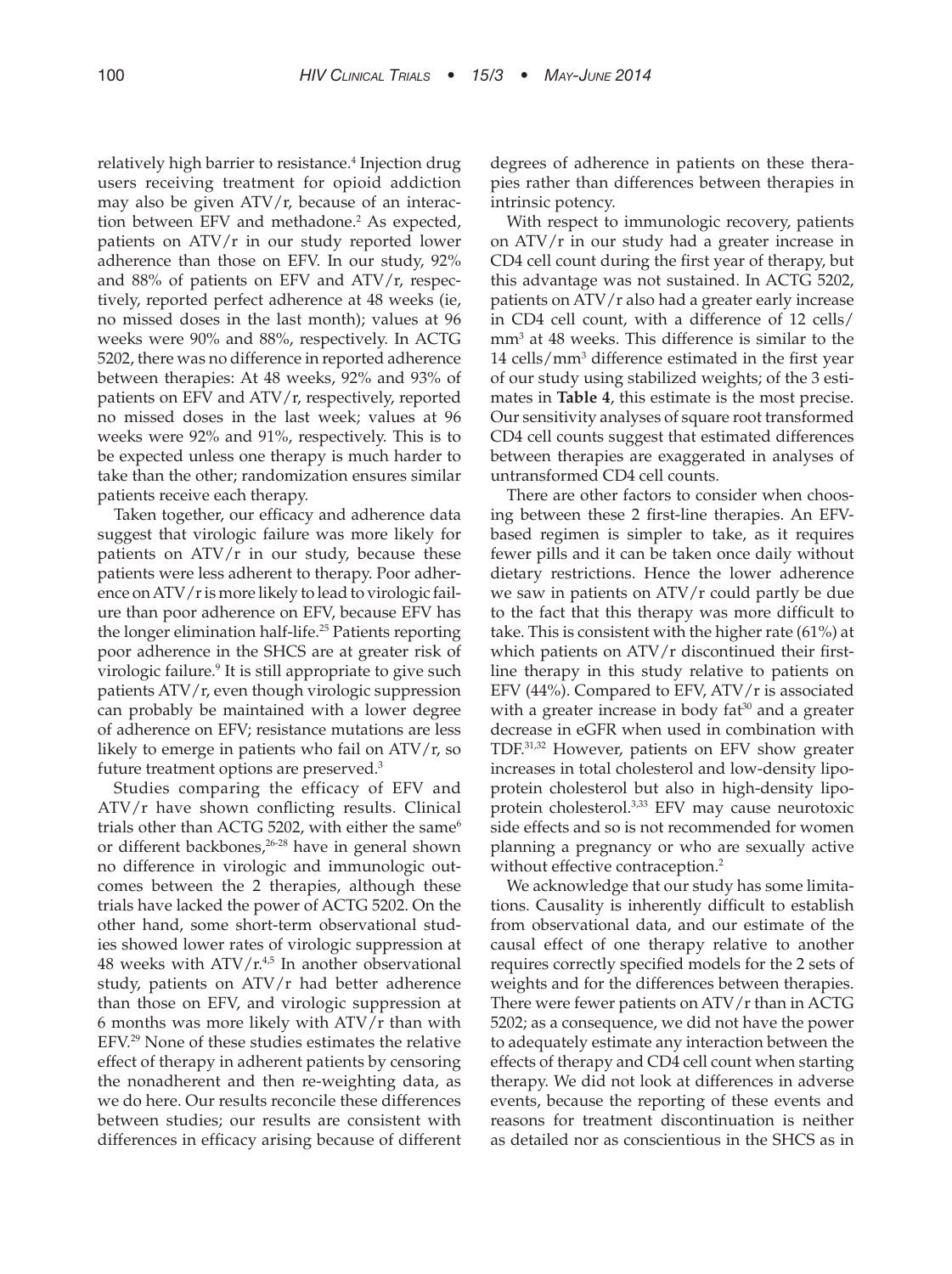a typical clinical trial. Our limited data show that among patients who stopped taking EFV, 27% did so because of neurotoxicity. However 24% and 41% of patients who stopped taking EFV and ATV/r, respectively, did so without any reason being recorded. Data on genetic markers in genes associated with toxicity or pharmacokinetics of the 2 therapies were only available for a limited number of patients and were therefore not included in our study, but patients with relevant genetic risk markers are more likely to discontinue therapy.<sup>34</sup>

On the other hand, our study has several strengths. We include patients with hepatitis B or C and substance abuse so that our patients represent a more typical clinical population than the patients usually recruited into clinical trials. Our use of marginal structural models allows us to mimic a clinical trial by adjusting for differences both between patients starting each therapy and between patients remaining on each therapy. This approach combined with our data on adherence allows us to better appreciate the consequences of prescribing one therapy or the other in a clinical setting.

In conclusion, our observational study confirms results from the only large randomized trial to date (ACTG 5202). Differences between therapies in observational studies appear to arise because of differences in adherence to therapy. In this study, there were no important clinical differences in adherent patients between first-line therapy with either EFV or ATV/r when combined with a backbone of TDF and either FTC or 3TC. The statistical methods we use allow us to replicate a clinical trial in a routine clinical care setting and, along with adherence data, to develop a clearer picture of the practical consequences of prescribing each therapy.

#### **ACKNOWLEDGMENTS**

**Financial support/disclosures:** This study (SHCS 695) has been financed within the framework of the Swiss HIV Cohort Study, supported by the Swiss National Science Foundation (grant 33CS30\_134277). The Basel Institute for Clinical Epidemiology and Biostatistics is supported by grants from Santésuisse and from the Gottfried and Julia Bangerter-Rhyner-Foundation.

**Conflicts of interest:** E.B. is a member of the advisory boards of Gilead, ViiV, MSD, Boehringer Ingelheim, Pfizer, and Janssen; he is consultant for AbbVie; his institution has received unrestricted

research grants from Gilead, Abbott, Roche, and MSD; he has also received travel grants from Gilead, MSD, Boehringer Ingelheim, Bristol-Meyers Squibb (BMS), and Janssen. P.V. participated as speaker in symposia and/or advisor for BMS, MSD, ViiV, Pfizer, Gilead, and Janssen. The institution of A.C. received unrestricted research grants from AbbVie, MSD, Gilead, and Janssen-Cilag. The institution of M.C. has received advisory board honorarium from BMS, Gilead, MSD, and Janssen-Cilag and received unrestricted research grant from BMS, Gilead, and MSD; he has also received travel grants from BMS, Boehringer-Ingelheim, and Gilead. The institution of H.F. has received payments for participation in advisory boards and/or unrestricted research grants and/or travel grants from ViiV, BMS, Gilead, Abbott, MSD, Boehringer-Ingelheim, Janssen, and Roche. J.F. is consultant for BMS, Gilead, MSD, Janssen, ViiV, and Astellas; his institution received unrestricted research grants and travel grants from all mentioned pharmaceutical companies. H.C.B. is consultant for Abbott, BMS, Gilead, Janssen, Tibotec, MSD, GSK, and ViiV; his institution received unrestricted research grants and travel grants from all mentioned pharmaceutical companies. M.B. has participated in the advisory boards of BMS, Gilead, Janssen, MSD, and ViiV and has received research grants and unrestricted educational grants to his Division by BMS, Gilead, Jannsen, ViiV, and Boeheringer Ingelheim. All other authors declare no competing interests.

The **members of the Swiss HIV Cohort Study** are Barth J, Battegay M, Bernasconi E, Böni J, Bucher HC, Burton-Jeangros C, Calmy A, Cavassini M, Cellerai C, Egger M, Elzi L, Fehr J, Fellay J, Flepp M, Francioli P (President of the SHCS), Furrer H (Chairman of the Clinical and Laboratory Committee), Fischer M\*, Fux CA, Gorgievski M, Günthard H (Chairman of the Scientific Board), Haerry D (deputy of "Positive Council"), Hasse B, Hirsch HH, Hirschel B, Hösli I, Kahlert C, Kaiser L, Keiser O, Kind C, Klimkait T, Kovari H, Ledergerber B, Martinetti G, Martinez de Tejada B, Metzner K, Müller N, Nadal D, Pantaleo G, Rauch A, Regenass S, Rickenbach M (Head of Data Center), Rudin C (Chairman of the Mother & Child Substudy), Schmid P, Schultze D, Schöni-Affolter F, Schüpbach J, Speck R, Taffé P, Tarr P, Telenti A, Trkola A, Vernazza P, Weber R, Yerly S.

<sup>\*</sup>Deceased December 13, 2010.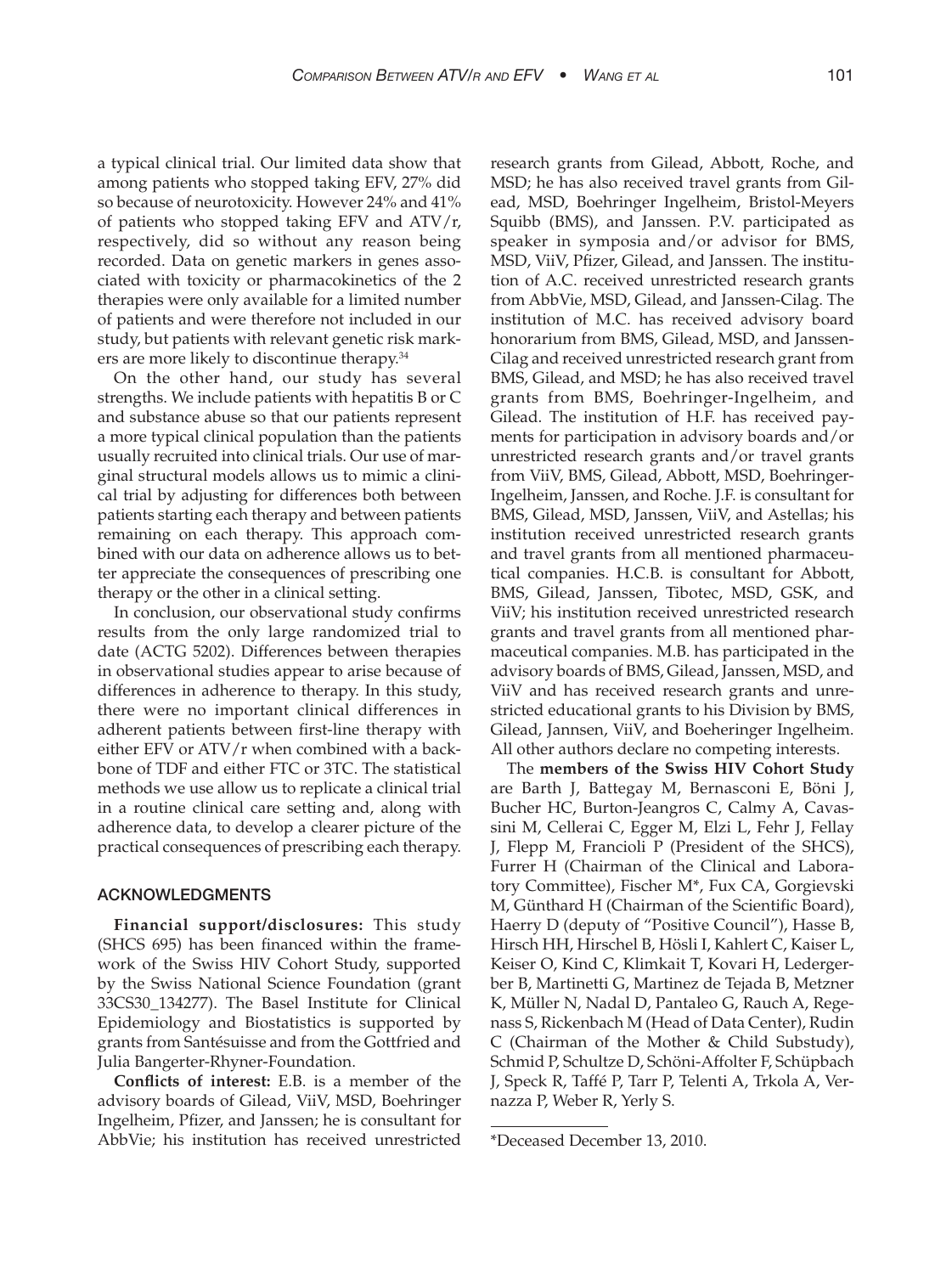# **REFERENCES**

- 1. Thompson MA, Aberg JA, Hoy JF, et al. Antiretroviral treatment of adult HIV infection: 2012 recommendations of the International Antiviral Society-USA panel. *JAMA.* 2012;308(4):387-402.
- 2. Panel on Antiretroviral Guidelines for Adults and Adolescents. Guidelines for the use of antiretroviral agents in HIV-1-infected adults and adolescents. Department of Health and Human Services. http://aidsinfo.nih.gov/ContentFiles/ AdultandAdolescentGL.pdf. Accessed July 24, 2013.
- 3. Daar ES, Tierney C, Fischl MA, et al. Atazanavir plus ritonavir or efavirenz as part of a 3-drug regimen for initial treatment of HIV-1. *Ann Intern Med.* 2011;154(7):445-456.
- 4. Elzi L, Erb S, Furrer H, et al. Choice of initial combination antiretroviral therapy in individuals with HIV infection: Determinants and outcomes. *Arch Intern Med.* 2012;172(17):1313-1321.
- 5. Taniguchi T, Grubb JR, Nurutdinova D, et al. Efavirenz outperforms boosted atazanavir among treatment-naive HIV-1-infected persons in routine clinical care. *J Int Assoc Provid AIDS Care.* 2013;12(2):138-141.
- 6. Puls RL, Srasuebkul P, Petoumenos K, et al. Efavirenz versus boosted atazanavir or zidovudine and abacavir in antiretroviral treatment-naive, HIV-infected subjects: Week 48 data from the Altair study. *Clin Infect Dis.* 2010;51(7):855-864.
- 7. Jones B, Jarvis P, Lewis JA, Ebbutt AF. Trials to assess equivalence: The importance of rigorous methods. *BMJ.* 1996;313(7048):36-39.
- 8. Schoeni-Affolter F, Ledergerber B, Rickenbach M, et al. Cohort profile: The Swiss HIV Cohort study. Int J Epide*miol.* 2010;39(5):1179-1189.
- 9. Glass TR, De Geest S, Hirschel B, et al. Self-reported nonadherence to antiretroviral therapy repeatedly assessed by two questions predicts treatment failure in virologically suppressed patients. *Antivir Ther.* 2008;13(1):77-85.
- 10. Gallant JE. Making sense of blips. *J Infect Dis.* 2007;196(12):1729-1731.
- 11. Young J, Bucher HC, Guenthard HF, et al. Virological and immunological responses to efavirenz or boosted lopinavir as first-line therapy for patients with HIV. Antivir Ther. 2009;14(6):771-779.
- 12. Hernan MA, Brumback BA, Robins JM. Estimating the causal effect of zidovudine on CD4 count with a marginal structural model for repeated measures. *Stat Med.* 2002;21(12):1689-1709.
- 13. Cole SR, Hernan MA, Margolick JB, Cohen MH, Robins JM. Marginal structural models for estimating the effect of highly active antiretroviral therapy initiation on CD4 cell count. *Am J Epidemiol.* 2005;162(5):471-478.
- 14. Carlin JB, Wolfe R, Coffey C, Patton GC. Analysis of binary outcomes in longitudinal studies using weighted estimating equations and discrete-time survival methods: Prevalence and incidence of smoking in an adolescent cohort. *Stat Med.* 1999;18(19):2655-2679.
- 15. Hernan MA, Brumback B, Robins JM. Marginal structural models to estimate the causal effect of zidovudine on the survival of HIV-positive men. *Epidemiology.* 2000;11(5):561-570.
- 16. Levey AS, Stevens LA, Schmid CH, et al. A new equation to estimate glomerular filtration rate. Ann Intern Med. 2009;150(9):604-612.
- 17. Cole SR, Hernan MA. Constructing inverse probability weights for marginal structural models. *Am J Epidemiol.* 2008;168(6):656-664.
- 18. Hauck WW, Anderson S, Marcus SM. Should we adjust for covariates in nonlinear regression analyses of randomized trials ? *Control Clin Trials.* 1998;19(3):249-256.
- 19. Greenland S, Schwartzbaum JA, Finkle WD. Problems due to small samples and sparse data in conditional logistic regression analysis. *Am J Epidemiol.* 2000;151(5):531-539.
- 20. Lipsitz SR, Ibrahim J, Molenberghs G. Using a Box–Cox transformation in the analysis of longitudinal data with incomplete responses. *J R Stat Soc Ser C Appl Stat.* 2000;49(3):287-296.
- 21. Hogg RS, Yip B, Chan KJ, et al. Rates of disease progression by baseline CD4 cell count and viral load after initiating triple-drug therapy. *JAMA.* 2001;286(20):2568-2577.
- 22. Egger M, May M, Chene G, et al. Prognosis of HIV-1-infected patients starting highly active antiretroviral therapy: A collaborative analysis of prospective studies. *Lancet.* 2002;360(9327):119-129.
- 23. Phillips AN, Lundgren JD. The CD4 lymphocyte count and risk of clinical progression. *Curr Opin HIV AIDS.* 2006;1(1):43-49.
- 24. Young J, Psichogiou M, Meyer L, et al. CD4 cell count and the risk of AIDS or death in HIV-Infected adults on combination antiretroviral therapy with a suppressed viral load: A longitudinal cohort study from COHERE. *PLoS Med.* 2012;9(3):e1001194.
- 25. Maggiolo F, Ravasio L, Ripamonti D, et al. Similar adherence rates favor different virologic outcomes for patients treated with nonnucleoside analogues or protease inhibitors. *Clin Infect Dis.* 2005;40(1):158-163.
- 26. Andersson LM, Vesterbacka J, Blaxhult A, et al. Lopinavir/ ritonavir, atazanavir/ritonavir, and efavirenz in antiretroviral-naive HIV-1-infected individuals over 144 weeks: An open-label randomized controlled trial. *Scand J Infect Dis.* 2013;45(7):543-551.
- 27. Squires K, Lazzarin A, Gatell JM, et al. Comparison of once-daily atazanavir with efavirenz, each in combination with fixed-dose zidovudine and lamivudine, as initial therapy for patients infected with HIV. *J Acquir Immune Defi c Syndr.* 2004;36(5):1011-1019.
- 28. Honda M, Ishisaka M, Ishizuka N, Kimura S, Oka S. Openlabel randomized multicenter selection study of once daily antiretroviral treatment regimen comparing ritonavirboosted atazanavir to efavirenz with fixed-dose abacavir and lamivudine. *Intern Med.* 2011;50(7):699-705.
- 29. Lima VD, Nosyk B, Wood E, et al. Assessing the effectiveness of antiretroviral regimens in cohort studies involving HIVpositive injection drug users. *AIDS.* 2012;26(12):1491-1500.
- 30. McComsey GA, Kitch D, Sax PE, et al. Peripheral and central fat changes in subjects randomized to abacavirlamivudine or tenofovir-emtricitabine with atazanavirritonavir or efavirenz: ACTG Study A5224s. *Clin Infect Dis.* 2011;53(2):185-196.
- 31. Young J, Schäfer J, Fux CA, et al. Renal function in patients with HIV starting therapy with tenofovir and